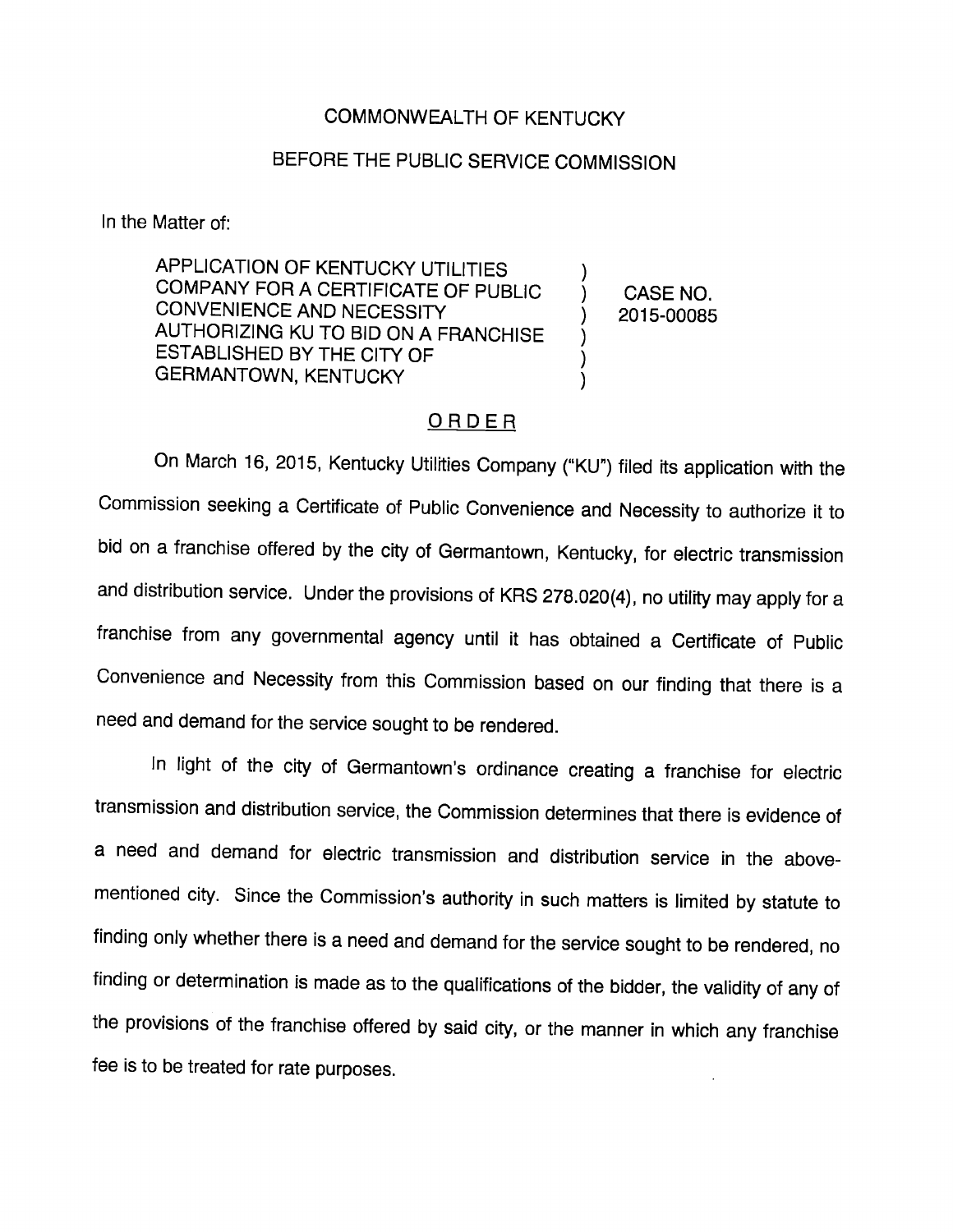## IT IS THEREFORE ORDERED that:

1. KU is granted a Certificate of Public Convenience and Necessity that authorizes it to bid on a franchise offered by the city of Germantown, Kentucky, for electric transmission and distribution service.

2. If KU is not the successful bidder, KU shall, within ten days of the award of the franchise at issue, file with the Commission a written notice stating that KU was not the successful bidder.

3. If KU is the successful bidder, KU shall, within ten days of the award of the franchise at issue, file with the Commission a copy of the executed franchise agreement and a statement disclosing the amount of the initial franchise fee.

4. If KU is the successful bidder, KU shall, within ten days of an increase or decrease in the amount of the initial franchise fee set forth in the franchise agreement, file with the Commission documentation setting forth the revised fee.

5. Any documents filed pursuant to ordering paragraphs 2, 3, or 4 of this Order shall reference the number of this case and shall be electronically submitted via the Commission's electronic Tariff Filing System.

6. This Order shall not be construed as granting a Certificate of Public Convenience and Necessity to construct utility facilities in said city.

**ATTEST** Executive Director

By the Commission

ENTERED MAR 2 7 2015 KENTUCKY PUBLIC **ISERVICE COMMISSION** 

Case No. 2015-00085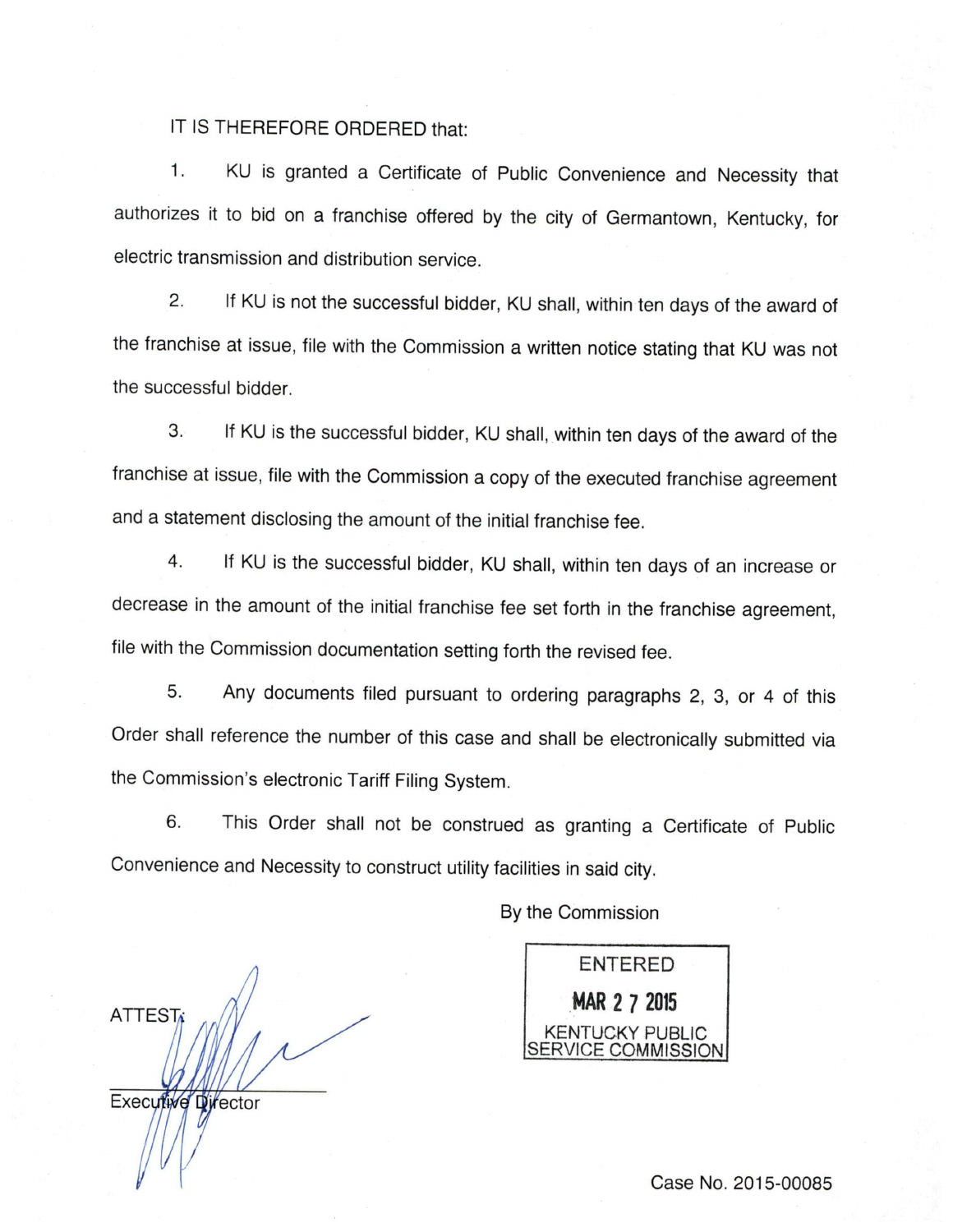$\label{eq:2.1} \frac{1}{\sqrt{2\pi}}\sum_{i=1}^n\frac{1}{\sqrt{2\pi}}\left(\frac{1}{\sqrt{2\pi}}\right)^2\frac{1}{\sqrt{2\pi}}\sum_{i=1}^n\frac{1}{\sqrt{2\pi}}\left(\frac{1}{\sqrt{2\pi}}\right)^2\frac{1}{\sqrt{2\pi}}\sum_{i=1}^n\frac{1}{\sqrt{2\pi}}\frac{1}{\sqrt{2\pi}}\frac{1}{\sqrt{2\pi}}\frac{1}{\sqrt{2\pi}}\frac{1}{\sqrt{2\pi}}\frac{1}{\sqrt{2\pi}}\frac{1}{\sqrt{2\pi}}\frac{1$ 

 $\label{eq:2.1} \frac{1}{\sqrt{2}}\left(\frac{1}{\sqrt{2}}\right)^{2} \left(\frac{1}{\sqrt{2}}\right)^{2} \left(\frac{1}{\sqrt{2}}\right)^{2} \left(\frac{1}{\sqrt{2}}\right)^{2} \left(\frac{1}{\sqrt{2}}\right)^{2} \left(\frac{1}{\sqrt{2}}\right)^{2} \left(\frac{1}{\sqrt{2}}\right)^{2} \left(\frac{1}{\sqrt{2}}\right)^{2} \left(\frac{1}{\sqrt{2}}\right)^{2} \left(\frac{1}{\sqrt{2}}\right)^{2} \left(\frac{1}{\sqrt{2}}\right)^{2} \left(\$ 

 $\Delta \sim 20$ 

 $\sim 0.1$